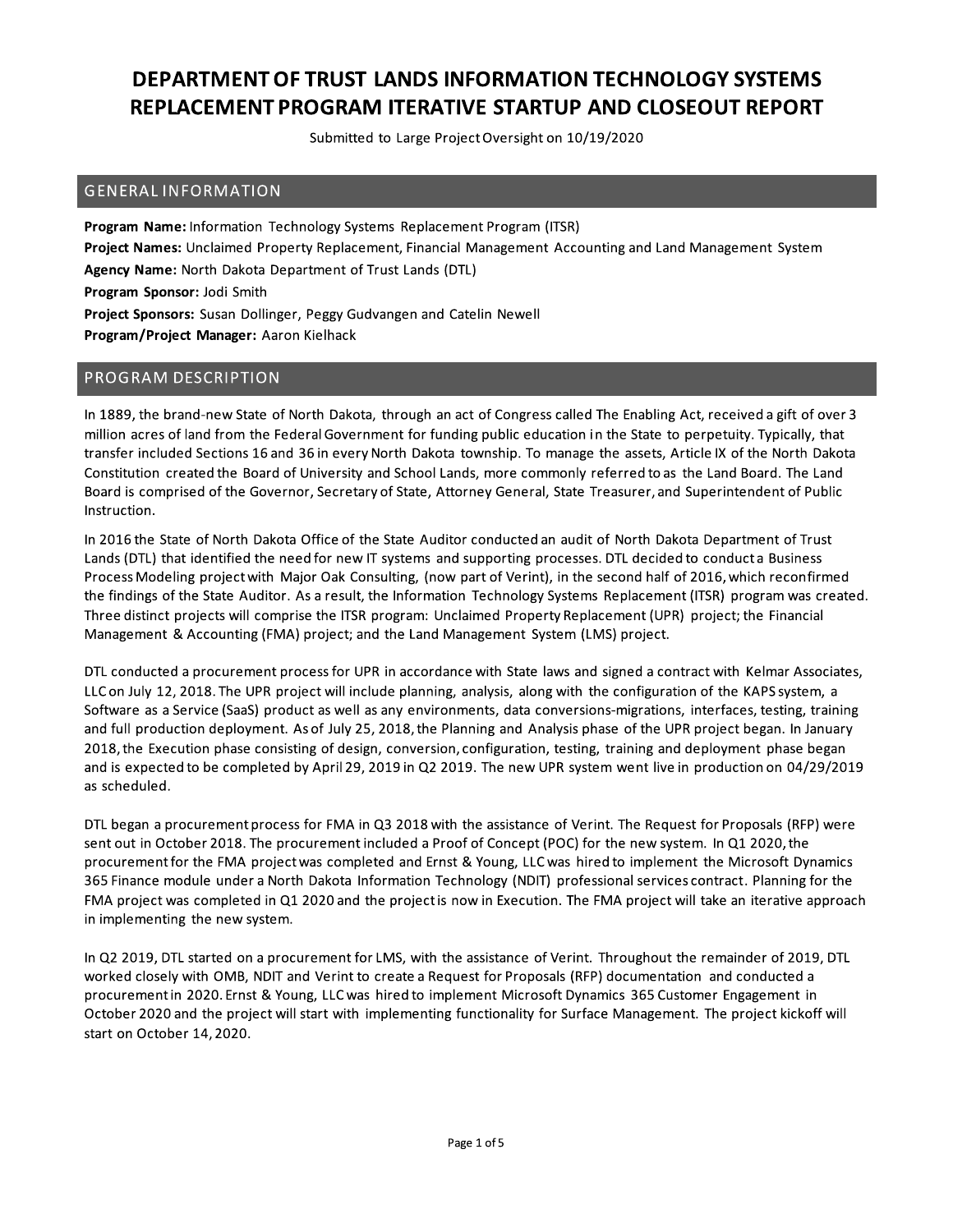Submitted to Large Project Oversight on 10/19/2020

### **BUSINESS NEEDS AND PROBLEMS**

DTL's information technology (IT) systems developed in the late 1980s and early 1990s for unclaimed property, financial management and the integrated land management have reached their limits in terms of both development and support. DTL plans to procure systems that will meet the unclaimed property, integrated land management and accounting needs of the department.

### **PROGRAM FORMAT**

Program Start Date: 04/26/2017

Budget Allocation at Time of Initial Start Date: \$3,600,000 (Special Funds)

How Many Projects Expected at Time of Initial Start Date: Three projects - UPR, FMA and LMS

Estimated End Date for All Projects Known at Time of Initial Start Date: 06/30/2023

#### PROGRAM ROAD MAP

The program road map shows the high-level plan or vision for the program's projects. It is intended to offer a picture of the lifespan of all the effort that is expected to be required to achieve the business objectives.

| Project    | <b>Title</b> | <b>Scope Statement</b>                            | Estimated       | Estimated     |
|------------|--------------|---------------------------------------------------|-----------------|---------------|
|            |              |                                                   | <b>Duration</b> | <b>Budget</b> |
|            |              |                                                   | (months)        |               |
| <b>UPR</b> | Unclaimed    | Replacement of the existing unclaimed property    | 9 Months        | \$320,229     |
|            | Property     | system with the KAPS system from Kelmar           |                 |               |
|            | Replacement  | Associates                                        |                 |               |
|            | System       |                                                   |                 |               |
|            |              |                                                   |                 |               |
| FMA-       | Procurement  | Verint support for the FMA procurement            | 6 Months        | \$103,515     |
| Support    | Support      |                                                   |                 |               |
| FMA-       | Financial    | Verint support for the FMA Proof of Concept (POC) | 3 Months        | \$11,825      |
| Support    | Management & | for the FMA procurement                           |                 |               |
|            | Accounting   |                                                   |                 |               |
| <b>FMA</b> | Financial    | Replacement of the existing financial management  | 8 Months        | \$500,000+    |
|            | Management & | and accounting system with Microsoft Dynamics 365 |                 |               |
|            | Accounting   | Finance & Operations module                       |                 |               |
|            | System       |                                                   |                 |               |
|            |              |                                                   |                 |               |
| LMS-       | Land         | Verint support for the LMS procurement            | 6 Months        | \$70,755      |
| Support    | Management   |                                                   |                 |               |
|            | System       |                                                   |                 |               |
| LMS-       | Land         | Croswell-Schulte Consulting support for the       | 3 Months        | \$38,025      |
| Support 2  | Management   | evaluation-scoring portion of the LMS procurement |                 |               |
|            | System       |                                                   |                 |               |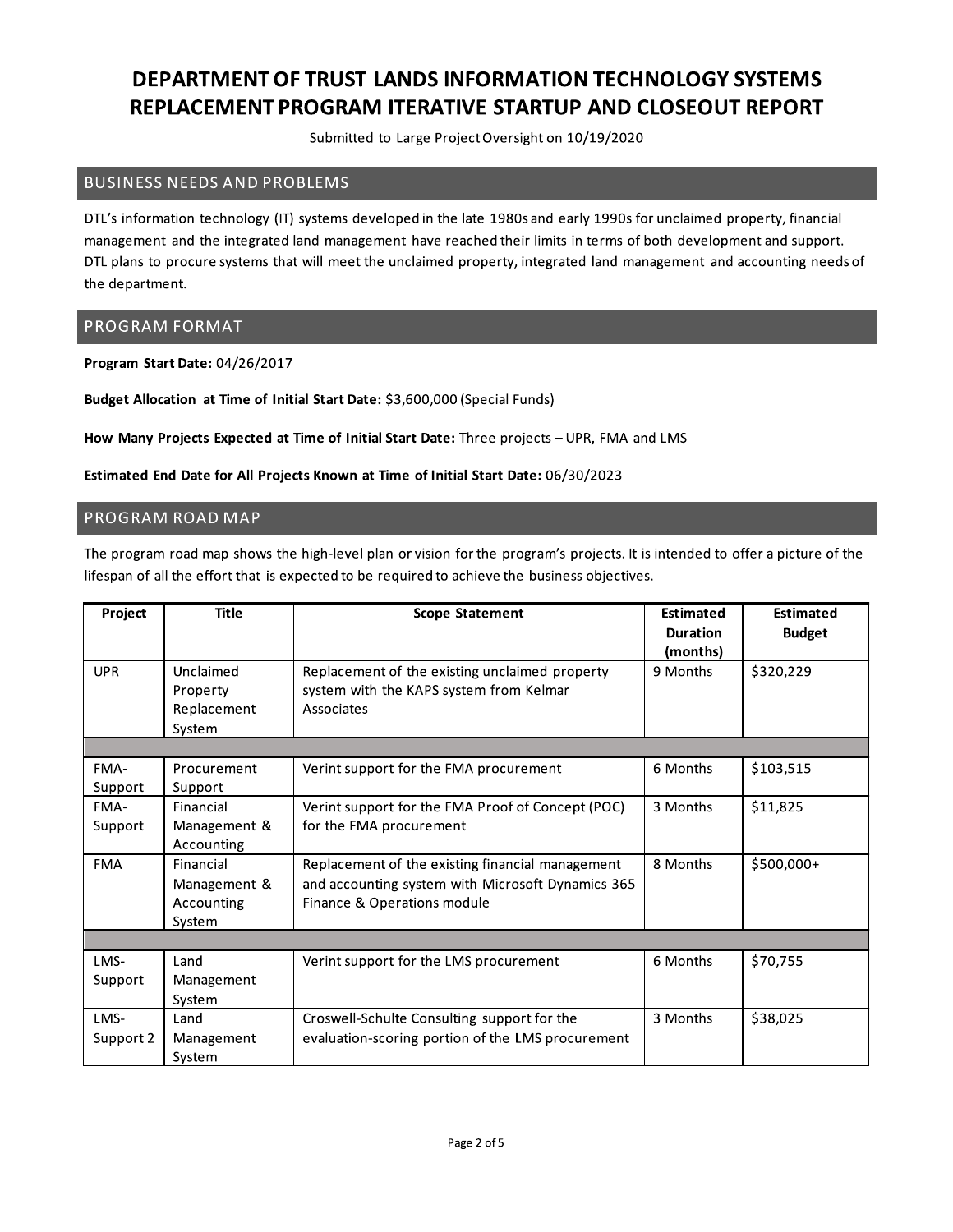Submitted to Large Project Oversight on 10/19/2020

| LMS | Land.      | Replacement of the existing asset, trust and land | 18 months | \$2,000,000+ |
|-----|------------|---------------------------------------------------|-----------|--------------|
|     | Management | management system                                 |           |              |
|     | System     |                                                   |           |              |

Notes:

#### PROJECTS BASELINES

The baselines below are entered for only those projects that have been planned. At the completion of a project or phase a new planning effort will occur to baseline the next project/phase and any known actual finish dates and costs for completed projects/phases will be recorded. The startup report will be submitted again with the new information.

| Project    | <b>Project Start</b><br>Date | <b>Baseline</b><br>Execution<br><b>Start Date</b> | <b>Baseline</b><br><b>End Date</b> | <b>Baseline</b><br><b>Budget</b> | Actual<br><b>Finish Date</b> | <b>Schedule</b><br>Variance | <b>Actual Cost</b> | Cost<br>Variance |
|------------|------------------------------|---------------------------------------------------|------------------------------------|----------------------------------|------------------------------|-----------------------------|--------------------|------------------|
| UPR        | 05/31/17                     | 01/03/19                                          | 05/03/19                           | \$273.700                        | 05/03/19                     | 0%                          | \$205.987          | 24.7%<br>Under   |
| <b>FMA</b> | 08/16/18                     | 01/08/20                                          | 11/04/20                           | \$1,849,455                      | 08/24/20                     | 31%<br>Ahead                | \$1,665,568        | 9.9%<br>Under    |
| LMS        | 05/22/19                     | TBD                                               | N/A                                | TBD                              | N/A                          | N/A                         | N/A                | N/A              |

Notes: Project start dates are the beginning of the planning/procurement phases based on the signing of the project charter documents.

### **OBJECTIVES FOR THE PROJECTS**

| Project    | <b>Business Objective</b>                                                                                | <b>Measurement Description</b>                                                                                                                                                      | Met/<br><b>Not Met</b> | <b>Measurement Outcome</b>                                                                                                                                                             |
|------------|----------------------------------------------------------------------------------------------------------|-------------------------------------------------------------------------------------------------------------------------------------------------------------------------------------|------------------------|----------------------------------------------------------------------------------------------------------------------------------------------------------------------------------------|
| <b>UPR</b> | Replace existing front end<br>and back office systems<br>for unclaimed property<br>including data/images | Full online system<br>$\bullet$<br>Data conversion of legacy<br>$\bullet$<br>data and images<br>New reports<br>$\bullet$<br>Minimal staff interaction<br>٠<br>with online users     | Met                    | All deliverables were met<br>٠<br>and delivered as scheduled<br>Claims and holders being<br>٠<br>processed through KAPS<br>system<br>Transitioned from project<br>٠<br>to support team |
| <b>FMA</b> | Replace existing systems<br>for financial management<br>and accounting for the<br>LM and UPR systems     | <b>Retirement of existing Access</b><br>$\bullet$<br>DB and spreadsheets<br>All FMA occurs in new<br>$\bullet$<br>system<br>Ability to interact with LM<br>٠<br>and UPR as required | Met                    | All deliverables were met<br>٠<br>and delivered as scheduled<br>Retired legacy system<br>٠<br>Final integration with LMS<br>٠<br>will happen as part of the<br>LMS project             |
| <b>LMS</b> | TBD                                                                                                      | TBD                                                                                                                                                                                 | <b>TBD</b>             |                                                                                                                                                                                        |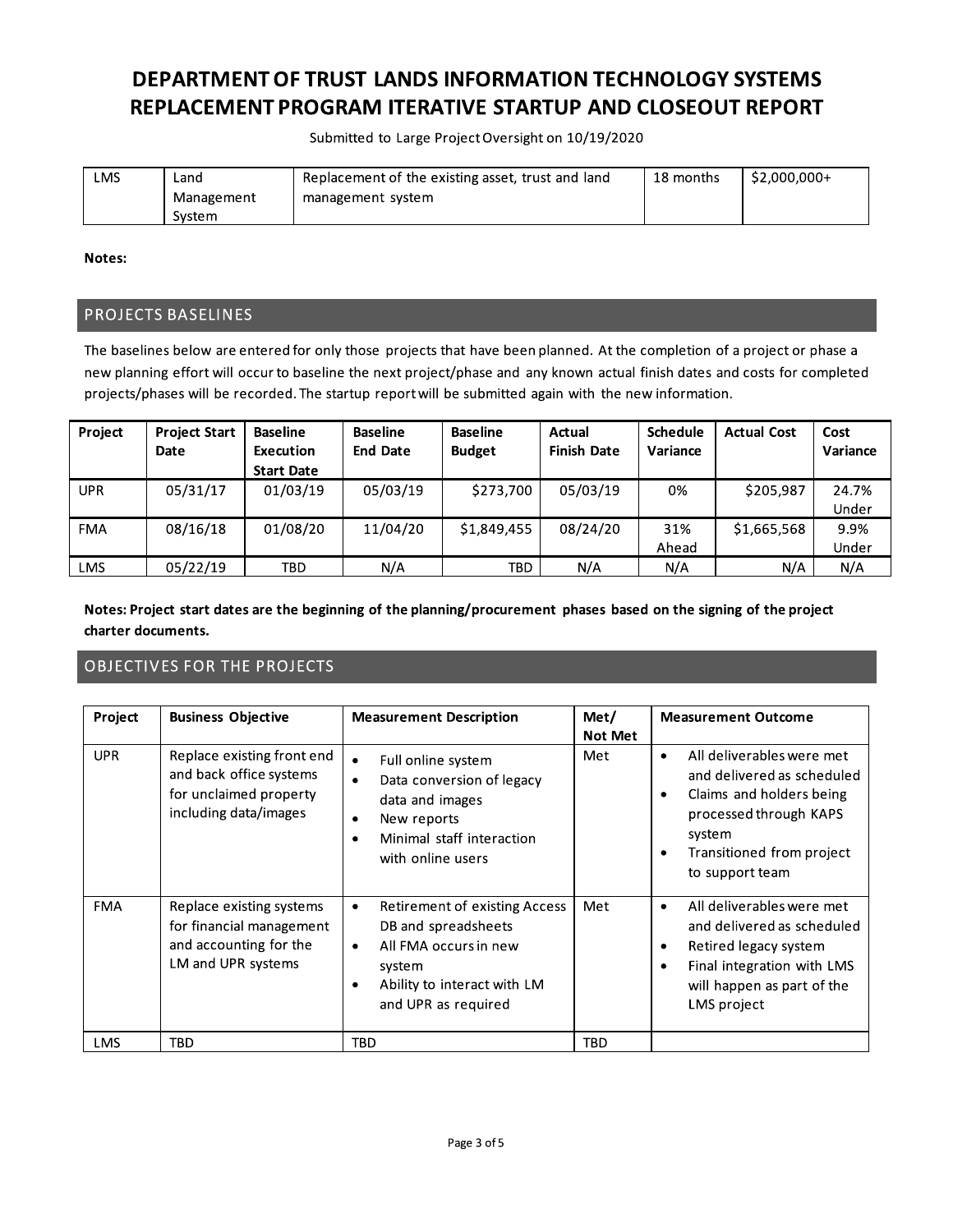Submitted to Large Project Oversight on 10/19/2020

### POST-IMPLEMENTATION REPORTS

Post-Implementation Reports are to be performed after each project is completed. A "PIR" is a process that utilizes surveys and meetings to determine what happened in the project/phase and identifies actions for improvement going forward. Typical PIR findings include, "What did we do well?" "What did we learn?" "What should we do differently next time?"

| Project    | Lesson learned, success story, idea for next time, etc.                                           |  |  |  |
|------------|---------------------------------------------------------------------------------------------------|--|--|--|
| <b>UPR</b> | <b>Success Stories:</b>                                                                           |  |  |  |
|            | Kelmar very prompt on fixing things when issues arose during the project<br>1.                    |  |  |  |
|            | Excellent work ethic<br>2.                                                                        |  |  |  |
|            | Appreciated all the SMEs - questions went to the right people - level of communication was<br>3.  |  |  |  |
|            | good                                                                                              |  |  |  |
|            | Team small size at DTL was challenging to deal with while the project was ongoing<br>4.           |  |  |  |
|            | A lot of manual work replaced by KAPS<br>5.                                                       |  |  |  |
|            | 6. Easy to work with when compared to other states - very flexible                                |  |  |  |
|            | PM had to step in (replaced the previous PM) - was his first go live and same thing with<br>7.    |  |  |  |
|            | Andrew                                                                                            |  |  |  |
|            | Training - state people were well prepared and ready<br>8.                                        |  |  |  |
|            | 9. Andrew will be busy in the near future- more training and reporting (financials)               |  |  |  |
|            | 10. Reporting approach - working with Tim - Peggy liked the list of reports - very useful         |  |  |  |
|            | 11. (2nd state to use that reporting approach)                                                    |  |  |  |
|            | 12. Documentation is good - like the step by step process (continuous improvements)               |  |  |  |
|            | 13. Support team will help with the reporting - spend a lot of time there                         |  |  |  |
|            | 14. State Website - (3rd party) - Faced paced - lots of communications - very fast - we held them |  |  |  |
|            | up if anything                                                                                    |  |  |  |
|            | 15. Go Live was painless - no problems                                                            |  |  |  |
|            | 16. Catelin usually handles all the support issues for imaging and Andrew                         |  |  |  |
|            | 17. There is a ticketing system - easy for DTL to use                                             |  |  |  |
|            | Lessons learned:                                                                                  |  |  |  |
|            | 18. Biggest stumbling block was the issue with JetPay and the \$10K block (there is workaround)   |  |  |  |
|            | 19. OnBase - still have some wrinkles to work out with the images - still waiting for some that   |  |  |  |
|            | should be there already - Andrew is aware                                                         |  |  |  |
|            | 20. Training -- maybe more for the front office/desk people - identify all stakeholders earlier   |  |  |  |
|            |                                                                                                   |  |  |  |
| FMA        | <b>Success Stories:</b>                                                                           |  |  |  |
|            | 1. Legacy accounting system replaced by modern, upgradable low-code system based on               |  |  |  |
|            | Finance & Operations Dynamics 365 module.                                                         |  |  |  |
|            | Resolved business problem of having to rely on an accounting system that could have<br>2.         |  |  |  |
|            | crashed at any time.                                                                              |  |  |  |
|            | 3. One on one training and testing sessions worked well for the project team.                     |  |  |  |
|            | Project team worked around the month end financial activities with minimal impact to the<br>4.    |  |  |  |
|            | project schedule                                                                                  |  |  |  |
|            | Project team were able to adjust to the travel ban for EY and the work from home order for<br>5.  |  |  |  |
|            | DTL and NDIT caused by the COVID-19 crisis and tested, trained and deployed the new               |  |  |  |
|            | FMA system remotely as opposed to being onsite, which is the standard procedure.                  |  |  |  |
|            | Lessons Learned:                                                                                  |  |  |  |
|            | User manuals were challenging to create and use<br>1.                                             |  |  |  |
|            |                                                                                                   |  |  |  |